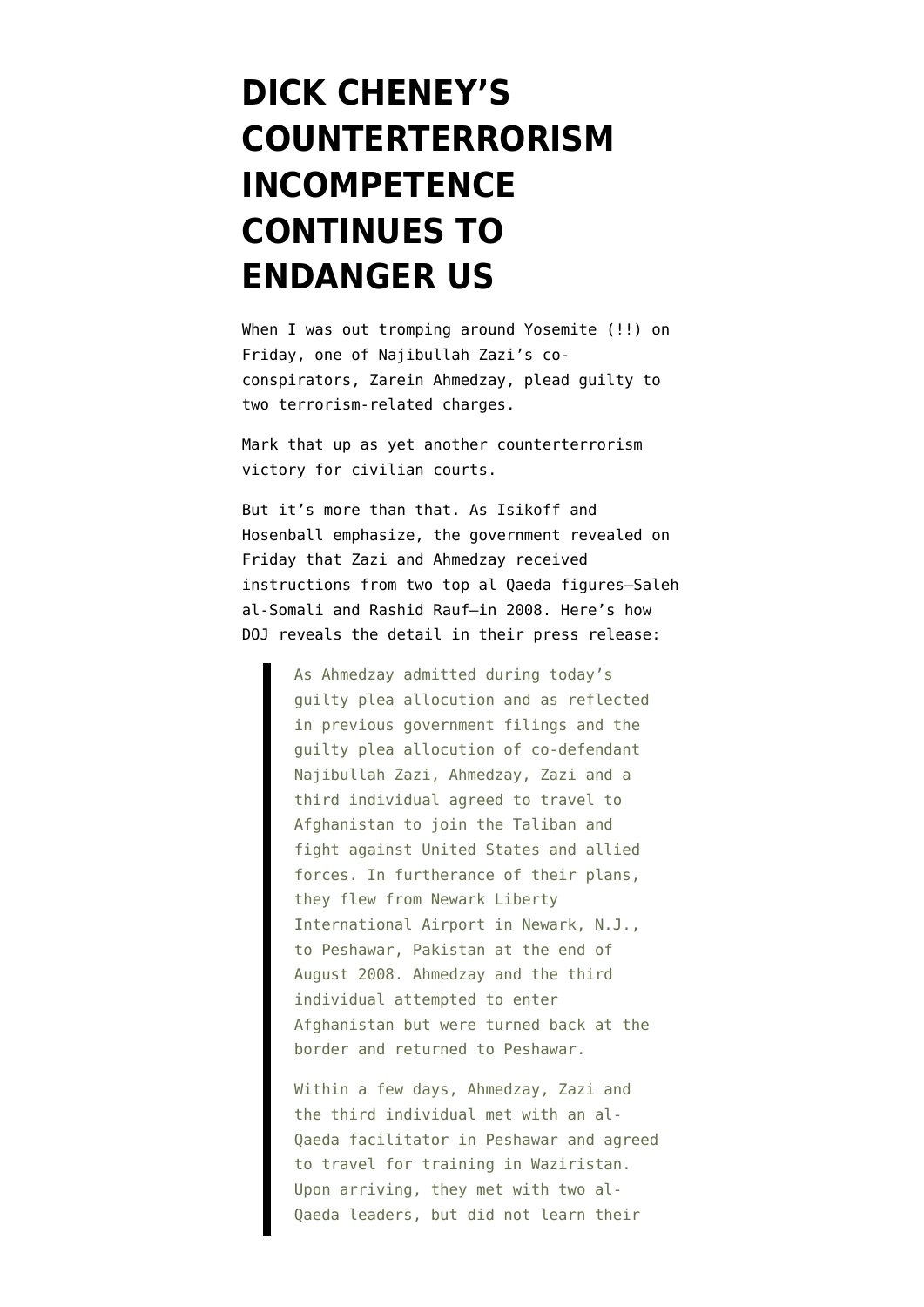true identities. As the government represented during today's guilty plea, the leaders were Saleh al-Somali, the head of international operations for al-Qaeda, and Rashid Rauf, a key al-Qaeda operative. The three Americans said that they wanted to fight in Afghanistan, but the al-Qaeda leaders explained that they would be more useful to al-Qaeda and the *jihad* if they returned to New York and conducted attacks there. [my emphasis]

Now, that's interesting for several reasons. Rauf, as you might recall, had a key role in planning the foiled 2006 attempt to use liquid explosives to blow up airliners (potentially using the same TATP Zazi was going to use in his plot). The British were busy conducting a solid law enforcement investigation of the plot and were working with Pakistan to extradite Rauf. But partly in an effort to shore up Bush's crappy poll numbers, Cheney and the guy who ordered the destruction of the torture tapes, Jose Rodriguez, asked the Pakistanis to pick up Rauf before the Brits could finish their investigation. Here's how Ron Suskind [described](http://www.npr.org/templates/story/story.php?storyId=93319762) what happened.

> NPR: I want to talk just a little about this fascinating episode you describe in the summer of 2006, when President Bush is very anxious about some intelligence briefings that he is getting from the British. What are they telling him?

> SUSKIND: In late July of 2006, the British are moving forward on a mission they've been–an investigation they've been at for a year at that point, where they've got a group of "plotters," socalled, in the London area that they've been tracking…Bush gets this briefing at the end of July of 2006, and he's very agitated. When Blair comes at the end of the month, they talk about it and he says, "Look, I want this thing, this trap snapped shut immediately." Blair's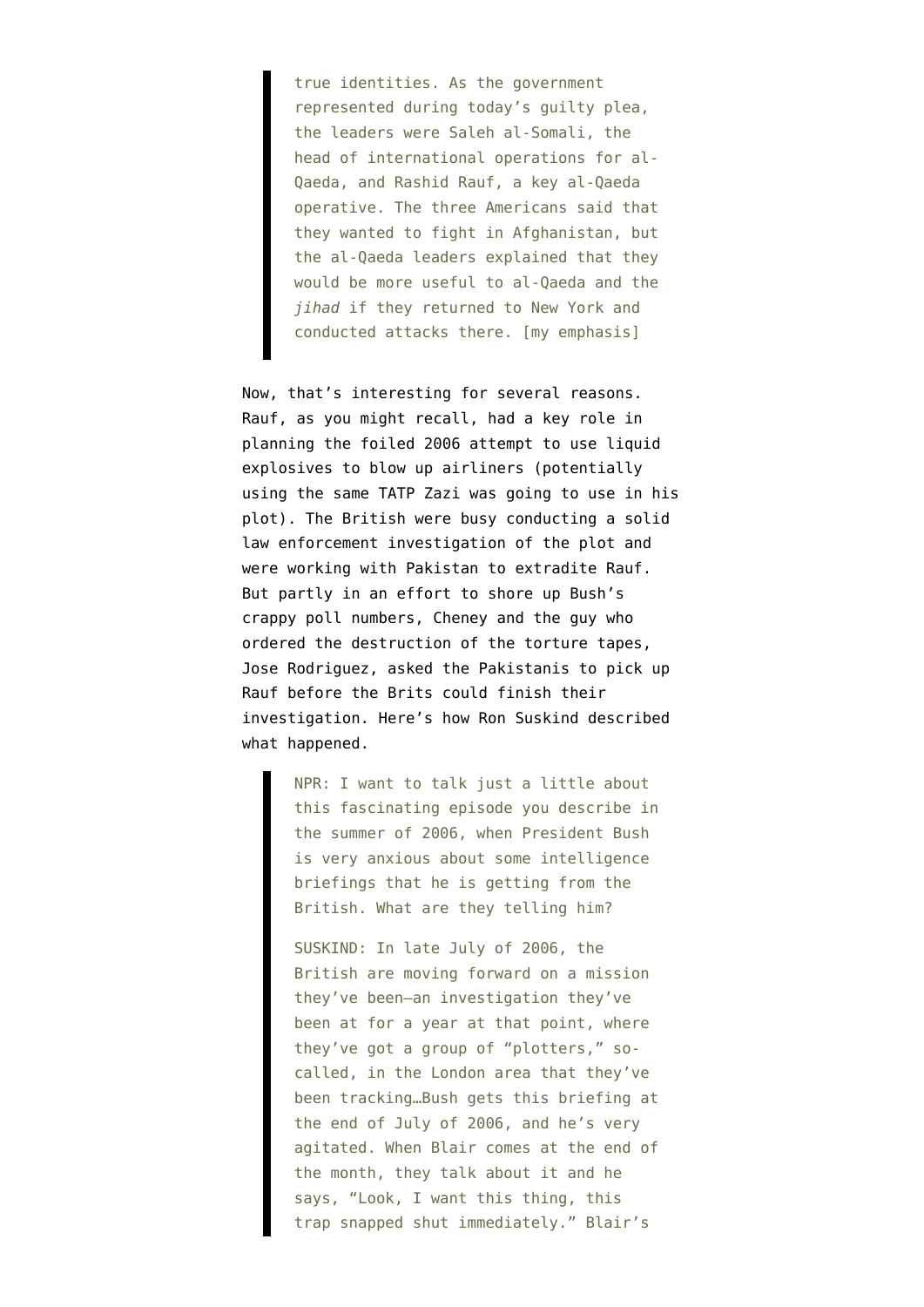like, "Well, look, be patient here. What we do in Britain"–Blair describes, and this is something well known to Bush–"is we try to be more patient so they move a bit forward. These guys are not going to breathe without us knowing it. We've got them all mapped out so that we can get actual hard evidence, and then prosecute them in public courts of law and get real prosecutions and long prison terms"…

Well, Bush doesn't get the answer he wants, which is "snap the trap shut." And the reason he wants that is because he's getting all sorts of pressure from Republicans in Congress that his ratings are down. These are the worst ratings for a sitting president at this point in his second term, and they're just wildeyed about the coming midterm elections. Well, Bush expresses his dissatisfaction to Cheney as to the Blair meeting, and Cheney moves forward.

NPR: So you got the British saying, "Let's carefully build our case. Let's get more intelligence." Bush wants an arrest and a political win. What does he do?

SUSKIND: Absolutely. What happens is that then, oh, a few days later, the CIA operations chief–which is really a senior guy. He's up there in the one, two, three spots at CIA, guy named Jose Rodriguez ends up slipping quietly into Islamabad, Pakistan, and he meets secretly with the ISI, which is the Pakistani intelligence service. And suddenly a guy in Pakistan named Rashid Rauf, who's kind of the contact of the British plotters in Pakistan, gets arrested. This, of course, as anyone could expect, triggers a reaction in London, a lot of scurrying. And the Brits have to run through the night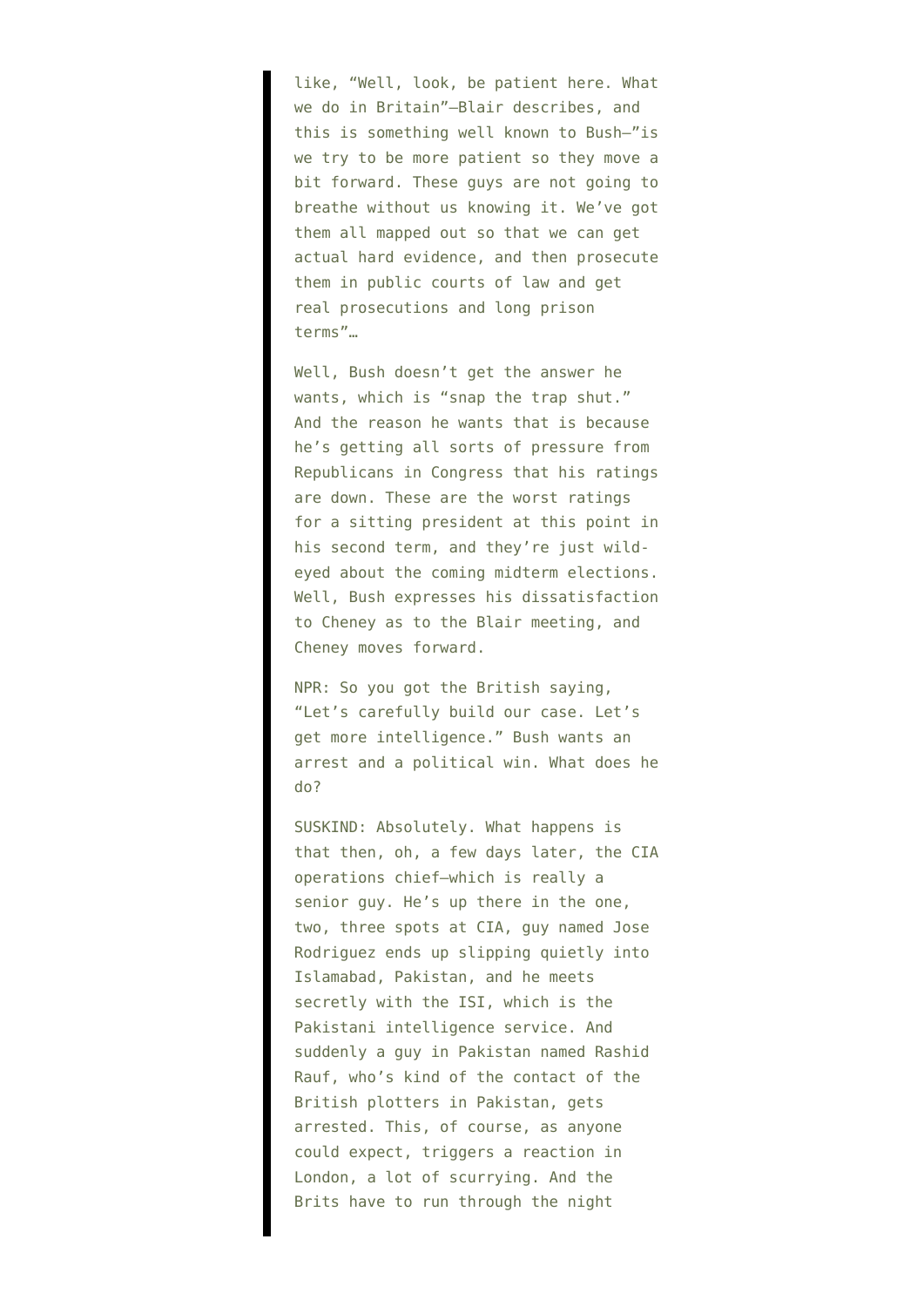wild-eyed and basically round up 25 or 30 people. It's quite a frenzy. The British are livid about this. They talk to the Americans. The Americans kind of shrug, "Who knows? You know, ISI picked up Rashid Rauf."

DAVIES: So the British did not even get a heads-up from the United States that this arrest was going to happen?

SUSKIND: Did not get a heads-up. In fact, the whole point was to mislead the British…The British did not know about it, frankly, until I reported it in the book… [my emphasis]

And that, in turn, had two effects. First, it [screwed up the British investigation](https://www.emptywheel.net/2009/09/08/cheneys-sabotage-of-counter-terrorism/), making it much harder for them to convict the plotters remaining in the UK. In addition, it put Rauf in Pakistani, not British, custody. In 2007, he was allowed to escape, when Pakistani authorities [let his uncle](http://www.dawn.com/2007/12/18/top5.htm), rather than the police, escort him back to prison after a court appearance. And that's why Rauf was free to [plan further plots](http://www.foxnews.com/story/0,2933,514697,00.html) [in the UK](http://www.foxnews.com/story/0,2933,514697,00.html) and, apparently, Zazi's planned attack on the NY Subway.

American authorities claim to have killed Rauf (and Saleh al-Somali) with two separate drone strikes in late 2008. But [it remains unclear](http://www.newsweek.com/id/193524) whether Rauf actually died in that 2008 strike.

So he may still be out there, because Dick Cheney wanted to boost Bush's poll ratings rather than let the Brits develop their case and extradite Rauf into secure custody in 2006.

I've been wondering since Zazi was arrested why the right-wingers don't want to talk about him at all, ignoring the Zazi case to instead squawk about the underwear bomber. I'm beginning to wonder if this is the reason: Dick Cheney's refusal to let law enforcement work four years ago exposed us to at least three more years of Rauf's plotting.